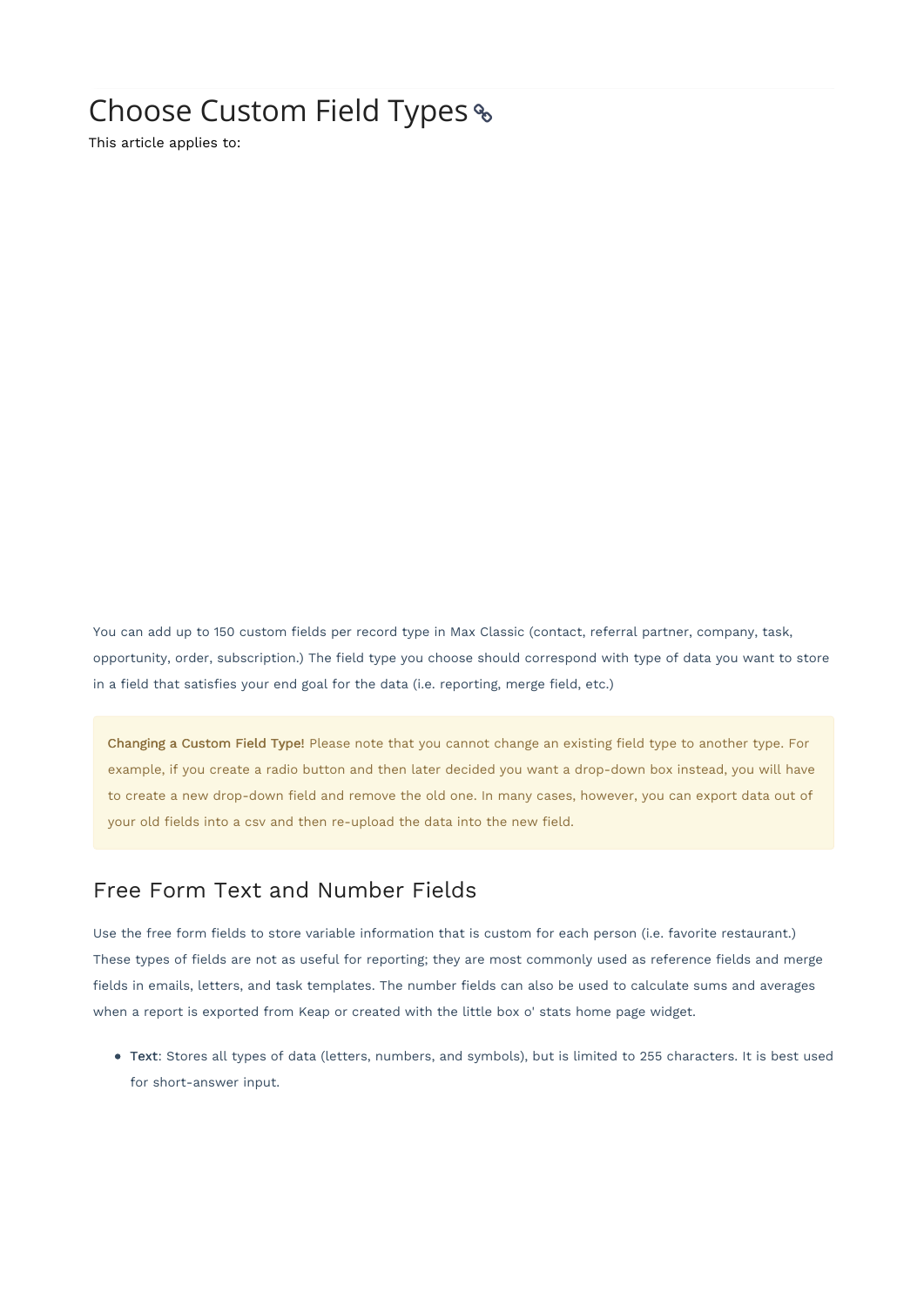| Dropdown               | Please select one                 |
|------------------------|-----------------------------------|
| Social Security Number |                                   |
| State                  | Please select a state             |
| Text                   | Up to 255 alphanumeric characters |
| Text Area              |                                   |
|                        |                                   |
|                        | d.                                |

Text Area: Stores all types of data (letters, numbers, and symbols). Allows for about 65,000 characters, which is about 9,000 English words. It is often used to capture open ended feedback from a web form (i.e. survey or contact us.)

| State            | Please select a state                                                                                                       |
|------------------|-----------------------------------------------------------------------------------------------------------------------------|
| Text.            | Up to 255 alphanumeric character:                                                                                           |
| <b>Text Area</b> | This field can store up to 65,000<br>alphanumeric charactersthat's<br>about 9,000 English words<br>$\sim$ $\sim$<br>$= 1.1$ |
| User             | Please select an user                                                                                                       |
| User List Box    | <b>Bob</b>                                                                                                                  |

Name: Similar to a text field, but designed to be like the standard first and last name fields. It allows you to search by first or last name. You can create two of these; one for first name and one for last name if you want even more flexibility in your search.

| Name                | Malachi Delilah |  |
|---------------------|-----------------|--|
| Whole Number 0      |                 |  |
| Decimal Number 0.00 |                 |  |
| Percent             | 0.00%           |  |

Whole Number: Stores whole numbers only. It will not accept letters, symbols, or decimal points.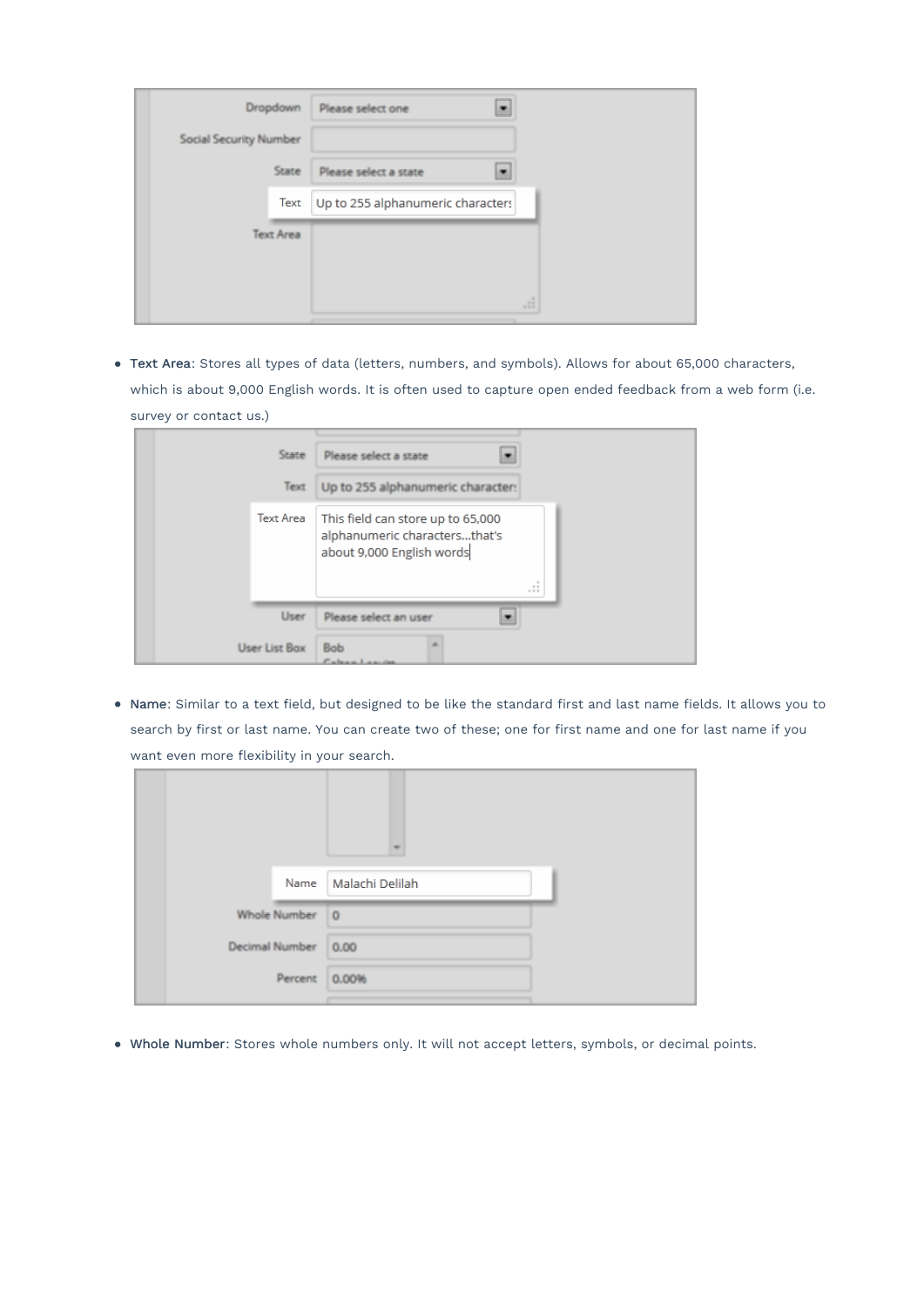|                | Name Malachi Delilah |  |
|----------------|----------------------|--|
| Whole Number   | 215                  |  |
| Decimal Number | 0.00                 |  |
| Percent        | 0.00%                |  |
| Phone Number   |                      |  |

Decimal Number: Stores decimal numbers. It will not accept letters or symbols. The decimal will round to the hundredths.

|                  | Name Malachi Delilah  |  |
|------------------|-----------------------|--|
| Whole Number 215 |                       |  |
| Decimal Number   | 355.81                |  |
| Percent          | 0.00%                 |  |
| Phone Number     |                       |  |
|                  | Radio © Option 1      |  |
|                  | <sup>@</sup> Ontion 2 |  |

Percent: Stores any number, but displays it with a decimal point and a percentage (%).

|                       | Name Malachi Delilah            |  |
|-----------------------|---------------------------------|--|
| Whole Number 215      |                                 |  |
| Decimal Number 355.81 |                                 |  |
| Percent               | 52.72%                          |  |
| Phone Number          |                                 |  |
|                       | Radio © Option 1                |  |
|                       | © Option 2                      |  |
|                       | -<br>Drondown Please select one |  |

Currency: Stores any number, but displays it with a decimal point and a dollar sign (\$).

| General              | <b>Address</b> |         | Additional Info             | Person Notes   | <b>Custom Tabs</b> |
|----------------------|----------------|---------|-----------------------------|----------------|--------------------|
| <b>Custom Fields</b> |                |         |                             |                |                    |
|                      | Currency       | \$47.99 |                             |                |                    |
|                      | Date           |         |                             |                |                    |
|                      | Date/Time      |         | 12:00 AM                    | $\blacksquare$ |                    |
|                      | Day of Week    |         | Please select a day of week | $\blacksquare$ |                    |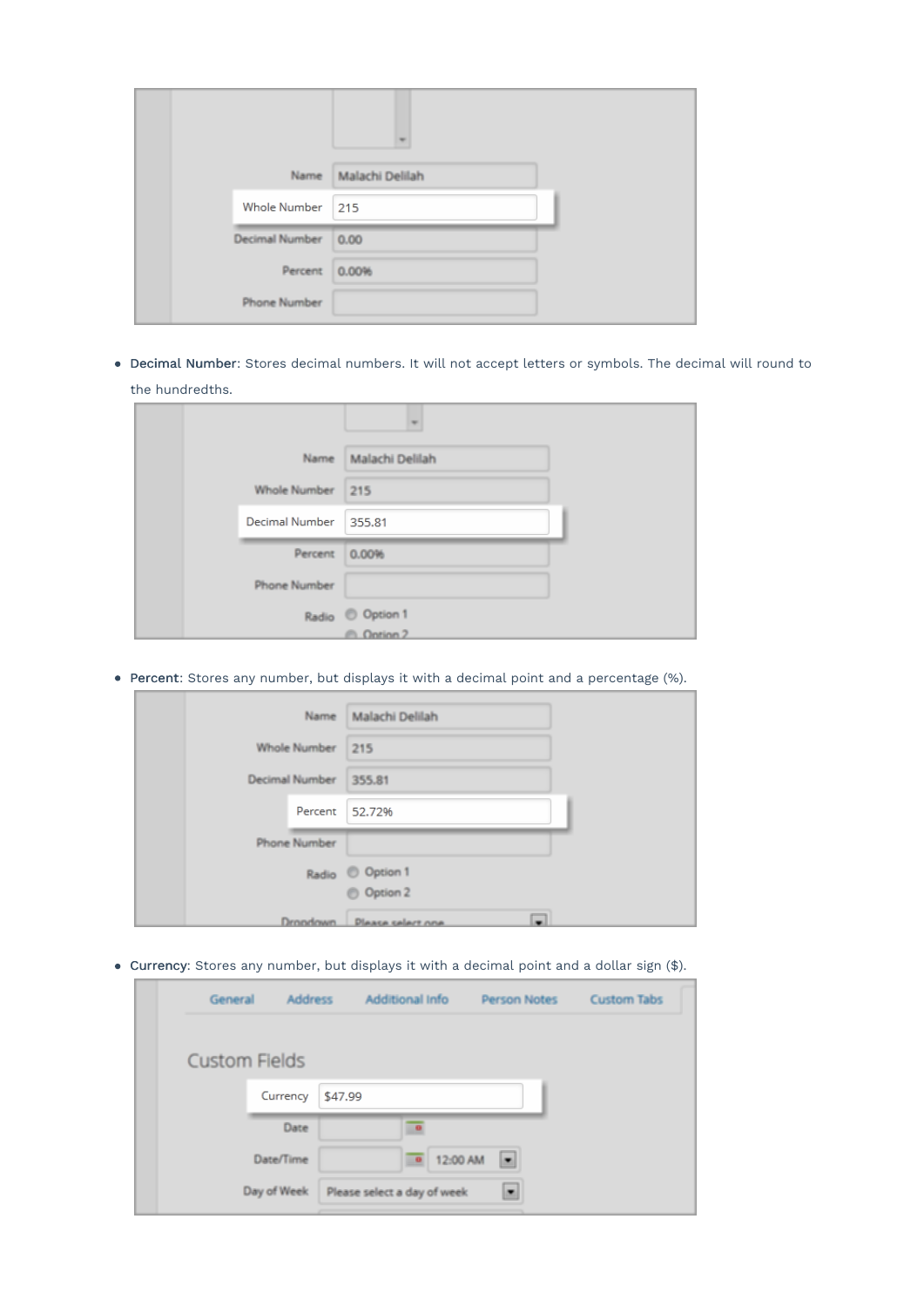#### Date Fields

Use date fields to store custom date information like birthdays, special events, renewal dates, etc. The dates can be merged into emails, letters, and task templates to personalize them and to use them as event reminders.

Date: Stores a custom date. Use date fields to track event dates (i.e workshop, appointment, renewal), merge the date into follow-up communications, and to schedule steps within a campaign sequence. Note: The date picker calendar icon does not show up on web forms.

| Date        | 06-12-2013 |                 |                | 운                       |    |              |               |                       |  |  |  |
|-------------|------------|-----------------|----------------|-------------------------|----|--------------|---------------|-----------------------|--|--|--|
| Date/Time   |            |                 |                |                         |    |              | ×             | ۰                     |  |  |  |
| Day of Week | $\prec$    |                 |                | <b>June 2013</b>        |    |              | $\rightarrow$ | ≛                     |  |  |  |
|             |            |                 |                | Su Mo Tu We The Free Sa |    |              |               |                       |  |  |  |
| Drilldown   |            | $26$ $27$       | 28 29          |                         | 30 | 31           | 1             | $\blacktriangledown$  |  |  |  |
| Email       | 2          | 3               | 4              | 5                       | 6  | 7            | 8             |                       |  |  |  |
|             | 9          | 10              | 11             | 12 <sub>1</sub>         | 13 | 14           | 15            |                       |  |  |  |
| Month       | 16         | 17 <sup>1</sup> |                | $18$   19               |    | $20 \mid 21$ | 22            | $\blacktriangleright$ |  |  |  |
| List Box    |            | 23 24           | 25             | 26                      | 27 | 28           | 29            |                       |  |  |  |
|             | 30         |                 | $\overline{2}$ | 3                       | 4  | $\sim$       | -6            |                       |  |  |  |

Date and Time: Stores a custom date and time that can be merged into follow-up email, letter, and task templates. It is also used to schedule steps within a sequence.

The time zones used for custom fields will always be in EST.

| Date             | $\blacksquare$               |                                        |
|------------------|------------------------------|----------------------------------------|
| Date/Time        | 06-14-2013<br>$\blacksquare$ | 12:00 AM<br>E                          |
| Day of Week      | Please select a day          | 12:00 AM<br>┻<br>12:15 AM              |
| <b>Drilldown</b> | Please select a drill        | 12:30 AM<br>Ξ<br>12:45 AM              |
| Email            |                              | 01:00 AM<br>01:15 AM                   |
| Month            | Please select a mor          | M <sub>2</sub><br>01:30 AM<br>01:45 AM |
| List Box         | A<br>Option 1<br>Option 2    | 02:00 AM<br>02:15 AM<br>02:30 AM       |
|                  | Option 3                     | 02.45 AM                               |

Day of Week: Stores the name of a day in text format (i.e. Monday.)

|                  | <b>TERRETA</b>                                             |  |
|------------------|------------------------------------------------------------|--|
| Date/Time        | $\blacksquare$<br>12:00 AM<br>06-14-2013<br>$\blacksquare$ |  |
| Day of Week      | Please select a day of week<br>$\overline{\phantom{a}}$    |  |
| <b>Drilldown</b> | Please select a day of week<br>Sunday                      |  |
| Email            | Monday<br>Tuesday                                          |  |
| Month            | Wednesday<br>Thursday                                      |  |
| List Box         | Friday<br>Saturday                                         |  |
|                  | Option Z<br>Option 3                                       |  |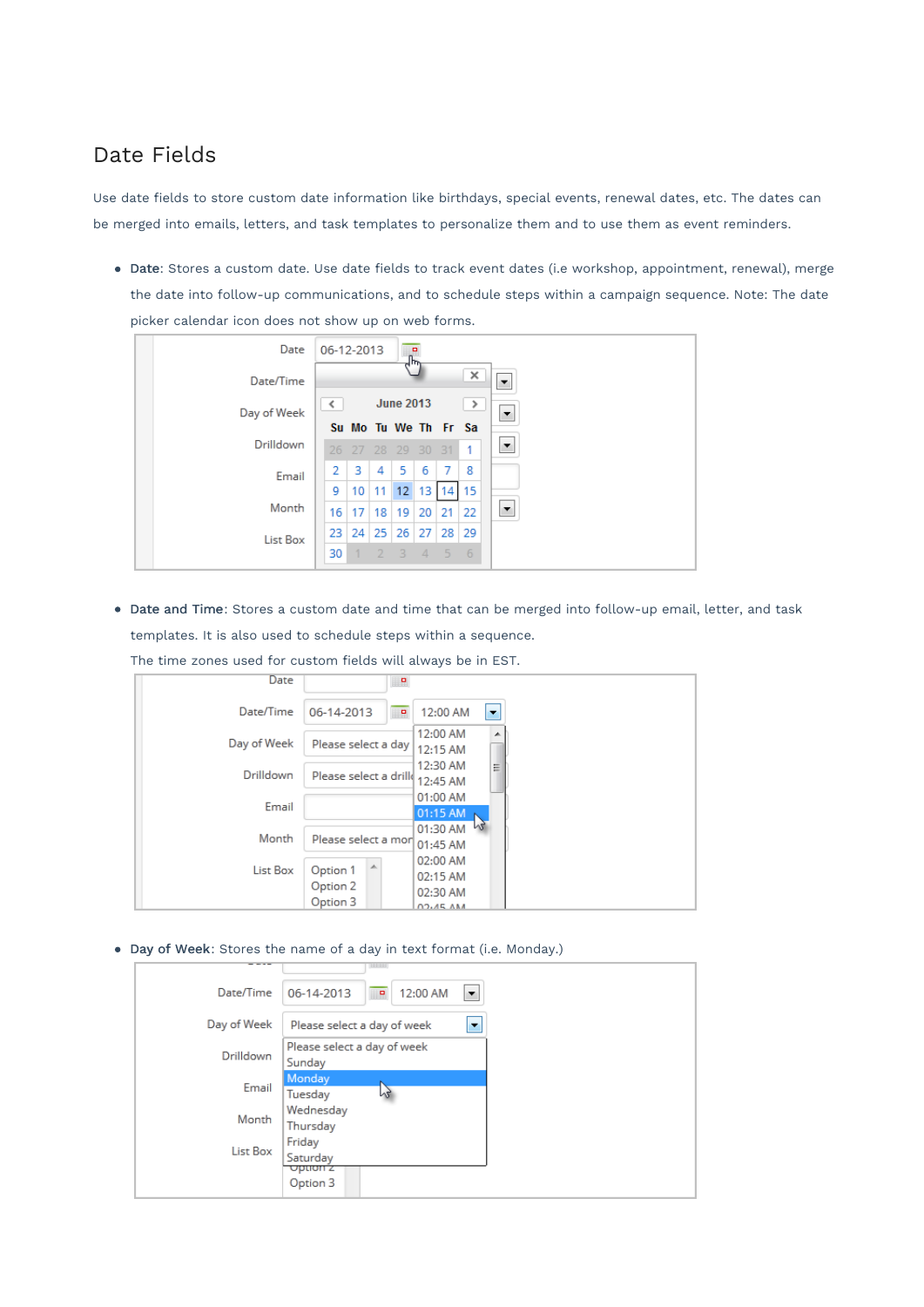Month: Stores the name of a month in text format (i.e. January.)

| Month    | May<br>▼              |
|----------|-----------------------|
|          | Please select a month |
| List Box | January               |
|          | February              |
|          | March                 |
|          | April                 |
|          | May                   |
|          | M<br>June             |
|          | July                  |
|          | August                |
|          | September             |
|          | October               |
|          | November              |
| Name     | December              |

Year: Enter a year in numerical format (i.e. 2016.)

|                       | Roy<br>Samuel<br>Samuel not admin $\sim$ |
|-----------------------|------------------------------------------|
| Website               |                                          |
| Year                  | 2015                                     |
|                       | Yes/No Yes @ No @                        |
| Save<br>Save & Search | Delete<br>Clone                          |
|                       |                                          |

### Option Lists

Use option list fields to create solid criteria for searching and reporting in Keap. You predefine a limited number of options for each field instead of allowing users and website visitors to enter whatever they want.

Drill-down: Creates a drop-down list that has multiple main categories with multiple subcategories.

| Day of Week      | Please select a day of week<br>$\overline{\phantom{a}}$       |
|------------------|---------------------------------------------------------------|
| <b>Drilldown</b> | Please select a drilldown<br>$\mathbf{v}$                     |
| Email            | Please select a drilldown<br>Beach                            |
| Month            | Sand<br>Water<br>M<br>Shells                                  |
| List Box         | <b>Computer</b><br>Monitor<br><b>Hard Drive</b><br><b>CPU</b> |
|                  |                                                               |

After naming and saving the drill-down field, you will have the option to configure it.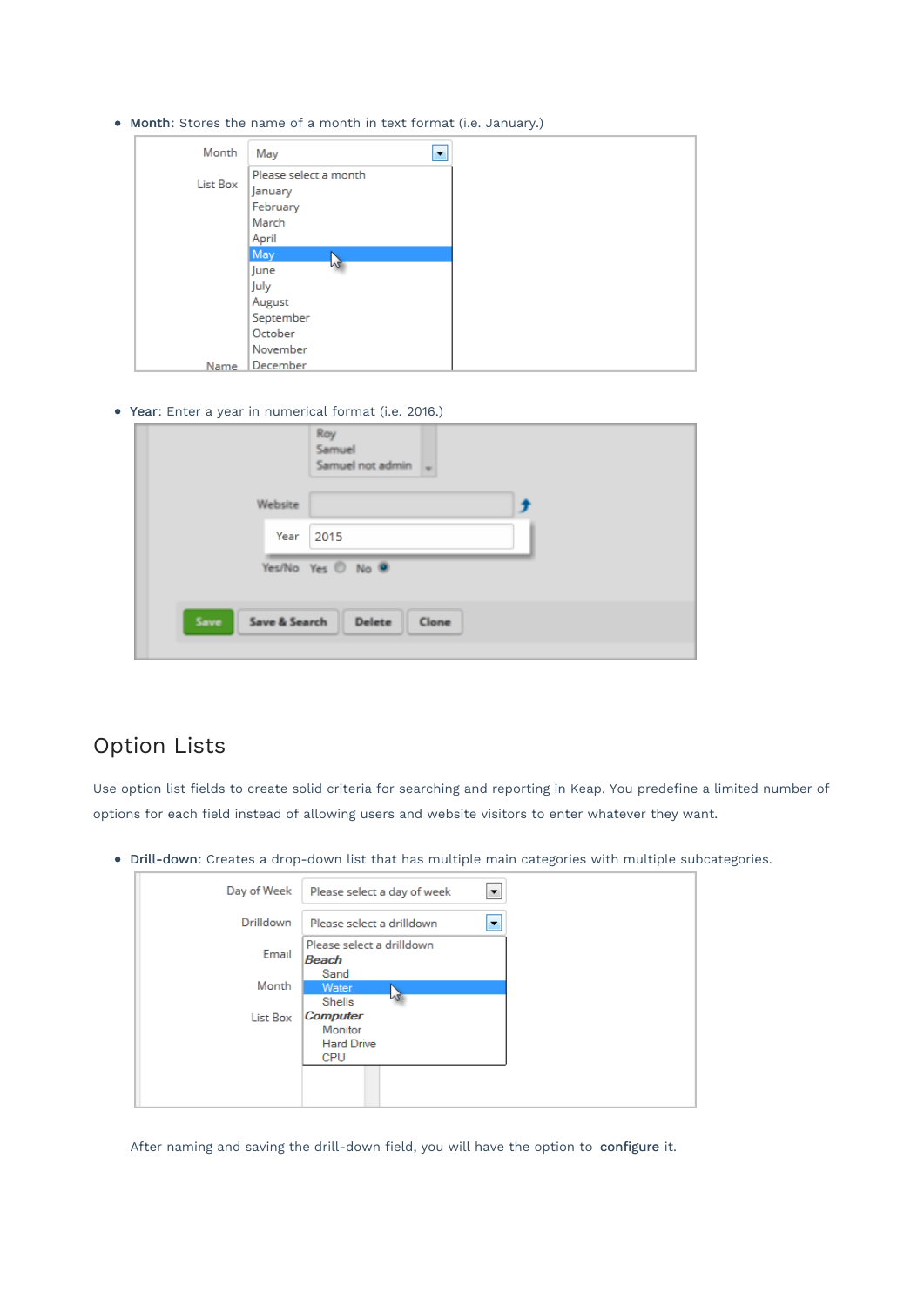| <b>Tab: Custom Fields</b>          |              |                   |           |
|------------------------------------|--------------|-------------------|-----------|
| <b>Header: Custom Fields(Edit)</b> |              |                   |           |
| <b>Whole Number</b>                | Whole Number | (Edit) (Delete)   |           |
| My DrillDown                       | Drilldown    | (Edit) (Delete) < | Configure |

In this example, there are two categories, "Beach" and "Computer" with options underneath them.

| My DrillDown (Drilldown)                         |                                |
|--------------------------------------------------|--------------------------------|
| <b>Manage Custom Field</b><br>Category:<br>Beach | Add new Category with Values   |
| Values: -------------------->                    | Sand<br>Water<br>Shells        |
|                                                  | 4<br>Update                    |
| <b>Beach</b>                                     | [Edit]<br>[Delete]<br><b>A</b> |
| Sand                                             |                                |
| Water                                            |                                |
| Shells                                           |                                |

List Box: Creates a list of options. The list box permits multiple selections when a user or website visitor holds down the CTRL key on their keyboard.

| Month    | May<br>▼                                                                     |  |
|----------|------------------------------------------------------------------------------|--|
| List Box | A<br>Option 1<br>Option 2<br>Option <sub>2</sub><br>$\overline{\phantom{a}}$ |  |
|          |                                                                              |  |
| Name     | Malachi Delilah                                                              |  |

Radio: Creates radio button options that all display at once. Only one option can be selected at a time.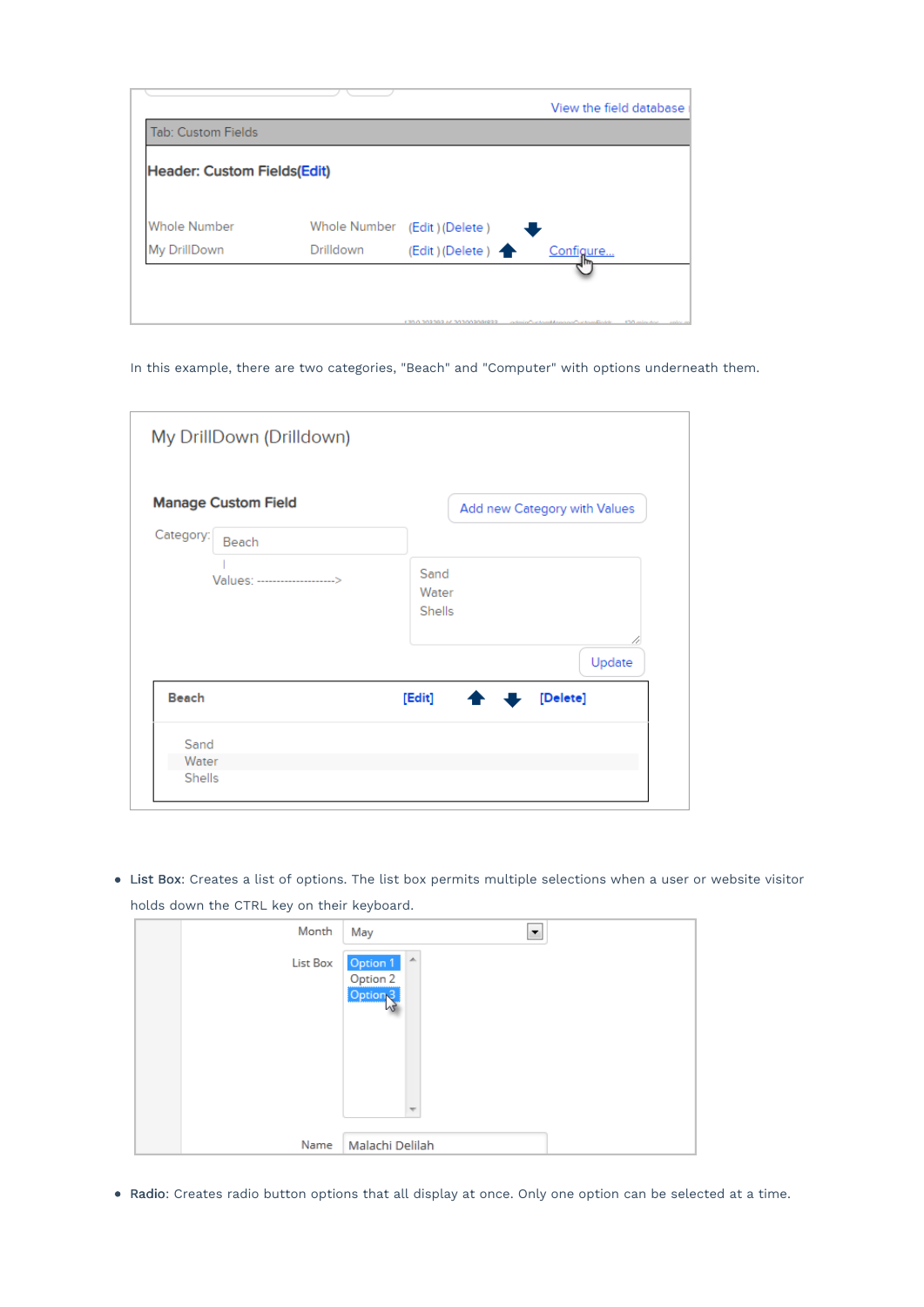| <b>LITTLING INLINER</b> | 3JJ.01                         |  |
|-------------------------|--------------------------------|--|
| Percent                 | 52.72%                         |  |
| Phone Number            |                                |  |
|                         | Radio © Option 1<br>O Option 2 |  |
| Dropdown                | Please select one              |  |
| Social Security Number  |                                |  |
| State                   | Please select a state          |  |

Drop-down: Creates a drop-down list with a limited number of options. The user must click on the list to view and select from the options. Only one option can be selected at a time. You can add up to 499 items in each drop-down list.

| Radio                  | Option 1<br>$\circ$<br>Option 2<br>$\bullet$                                                    |
|------------------------|-------------------------------------------------------------------------------------------------|
| Dropdown               | Please select one                                                                               |
| Social Security Number | Please select one<br>Option 1                                                                   |
| State                  | Option 2<br>м<br>Option 3                                                                       |
| Text                   | Up to 255 alphanumeric characters                                                               |
| <b>Text Area</b>       | This field can store up to 65,000<br>alphanumeric charactersthat's<br>about 9,000 English words |

User: Lists the names of your Keap users. This can be used to merge in multiple user's names into email messages (i.e. sales rep and account manager.)

| ▼ |
|---|
|   |
|   |
|   |
|   |
|   |
|   |
|   |
|   |
|   |
|   |
|   |
|   |

Yes / No: This is a radio field that only has 2 options: Yes or No.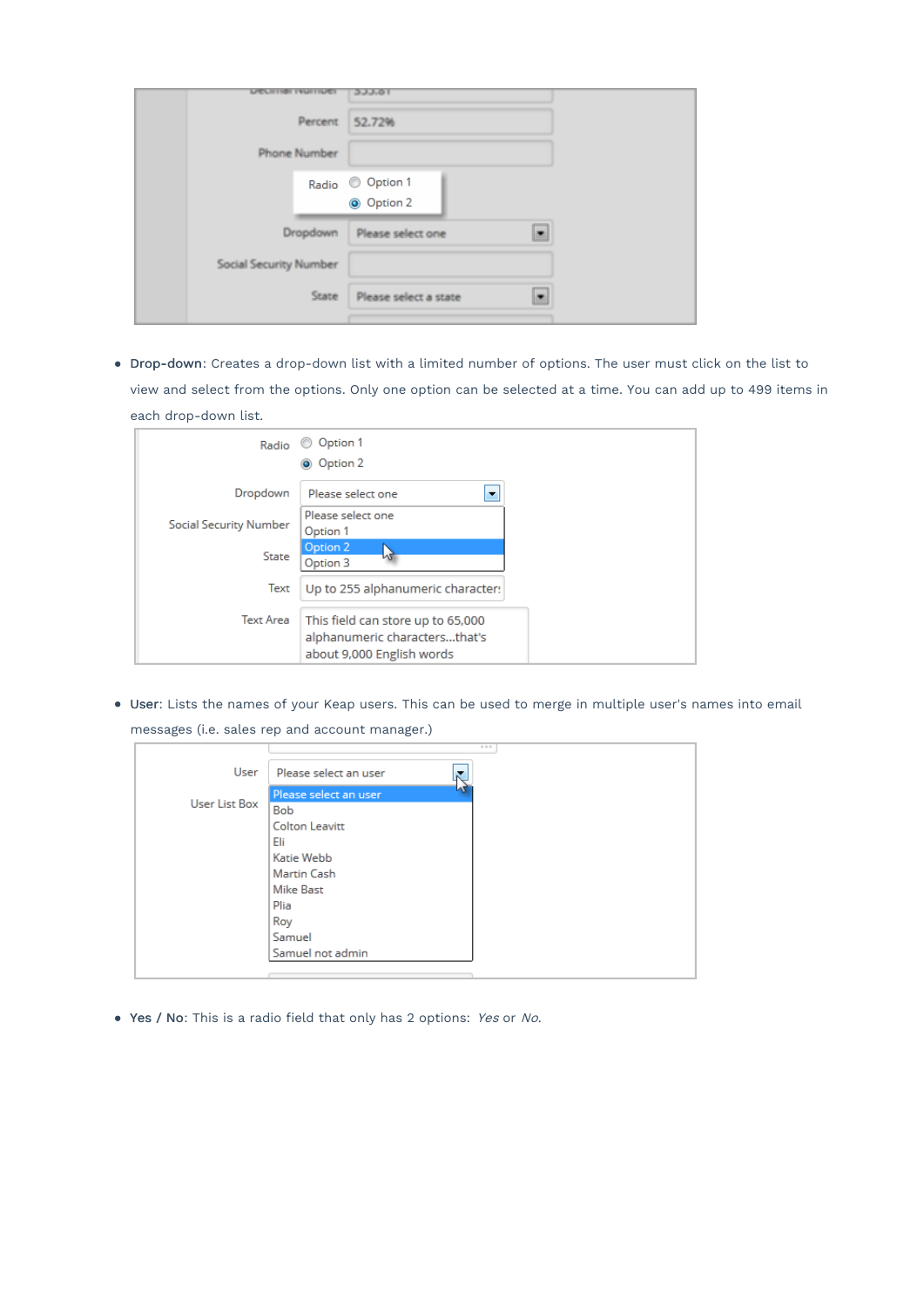|                       | Samuel not admin $\sim$      |
|-----------------------|------------------------------|
| Website               |                              |
|                       | Year 2015                    |
|                       | Yes/No Yes <sup>O</sup> No © |
| Save<br>Save & Search | Delete<br>Clone              |
|                       |                              |
|                       |                              |

## Specially Formatted Contact Fields

Use the specially formatted contact to expand the number of standard contact fields.

Email Address: Stores an additional email address with a "send email" icon. Use this field to add more than 3 email addresses to a contact record.

| Date/Time   | 06-14-2013 0 12:00 AM                                 |
|-------------|-------------------------------------------------------|
| Day of Week | Please select a day of week                           |
| Drilldown   | Please select a drilldown                             |
| Email       | dignissim.tempor.arcu@in.edu<br>$\boldsymbol{\times}$ |
|             | Status: Unconfirmed Manage Email Status               |
| Month       | May                                                   |
| List Box    | Option 1<br>Option 2                                  |

Phone Number: Converts a number to U.S. phone number format - (XXX) XXX-XXXX. Use this field to add more than 5 phone numbers to a contact record.

| Whole Number           | 215                    |  |
|------------------------|------------------------|--|
| Decimal Number         | 355.81                 |  |
| Percent                | 52.72%                 |  |
| Phone Number           | (555) 555-5555         |  |
| Radio                  | © Option 1<br>Option 2 |  |
| Dropdown               | Please select one      |  |
| Social Security Number |                        |  |

Social Security Number (SSN): Converts a number to the U.S. Social Security number format, XXX-XX- $\bullet$ XXX. The Social Security number field is encrypted. After the number is added, your users will only be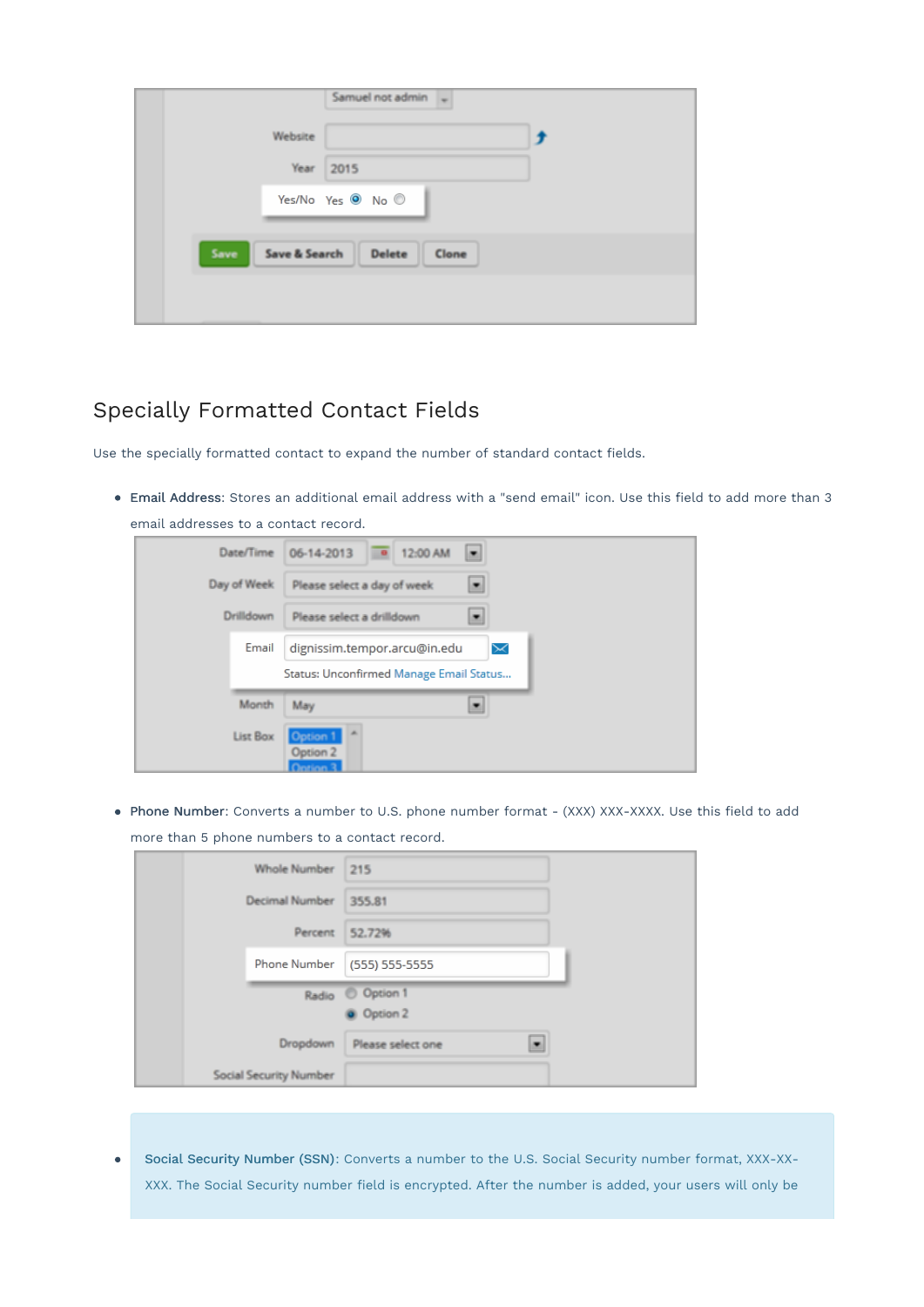| able to view the last 4 digits as shown in the image below.                                                                                                                                                           |
|-----------------------------------------------------------------------------------------------------------------------------------------------------------------------------------------------------------------------|
| <b>C</b> Option 1<br>Radio<br><b>Option 2</b>                                                                                                                                                                         |
| Dropdown<br>Please select one<br>×                                                                                                                                                                                    |
| Social Security Number<br>XXX-XX-0000                                                                                                                                                                                 |
| State<br>٠<br>Please select a state                                                                                                                                                                                   |
| Text<br>Up to 255 alphanumeric character:                                                                                                                                                                             |
| Text Area<br>This field can store up to 65,000<br>alphanumeric charactersthat's                                                                                                                                       |
| Important Note! The only way to export the full SSN is to run a contact export and choose the SSN field.                                                                                                              |
| Job Title                                                                                                                                                                                                             |
| Website                                                                                                                                                                                                               |
| <b>SSN</b><br>✔                                                                                                                                                                                                       |
| Last 4 SSN<br>Last four digits of SSN                                                                                                                                                                                 |
| Middle Name                                                                                                                                                                                                           |
| Apado                                                                                                                                                                                                                 |
| If the user is not an admin, they will need the ability can export lists to be enabled.                                                                                                                               |
| Can delete company files                                                                                                                                                                                              |
| This permission controls the ability to delete files from the application file box. If it is set to $N$<br>the company files but cannot delete them.                                                                  |
| Can export lists<br>This permission controls the ability to export any kind of data (e.g., contacts, orders, etc) frd<br>set to No, the user will not see the Export option on any of the Action menus throughout the |
| <b>Can edit Misc Settings</b>                                                                                                                                                                                         |
| This permission controls access to various settings throughout the system. If it is set to No, tl<br>see the link to the marketing e-commerce, or admin settings from the master nay. They will i                     |

• State: Creates a U.S. state drop-down in the contact record.